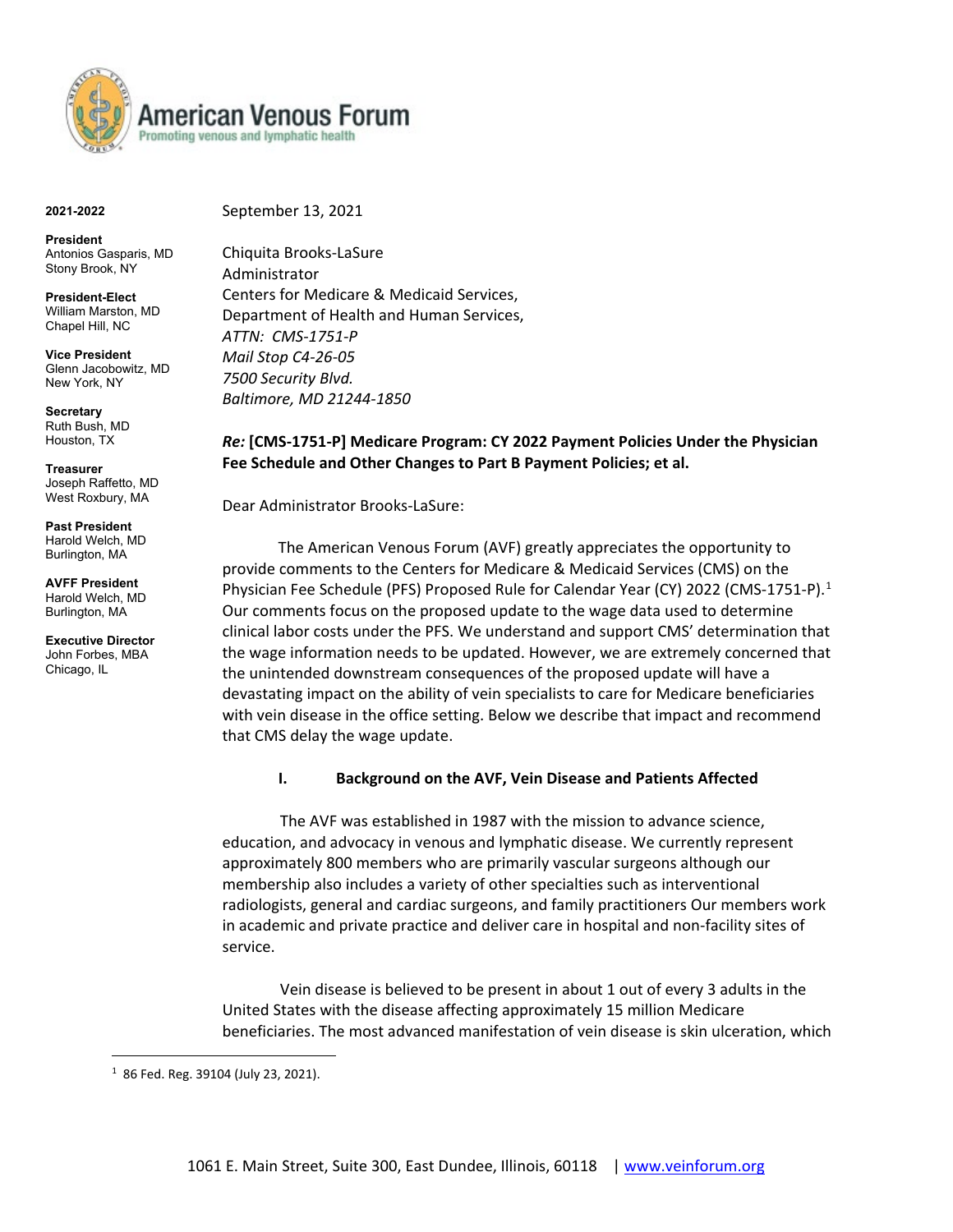

 $\overline{a}$ 

occurs in about 2 million Americans over the age of 65. Patients with venous leg ulcers require daily home wound care (there is often a need for a visiting nurse) and weekly visits to a wound specialist which may include painful debridement of the ulcer. Complications include significant wound drainage, local infections and systemic infection which may require hospital admission. Once healed, these patients have a high risk of ulcer recurrence (60%).

In addition, older patients with vein disease who do not have ulcers suffer from quality-of-life issues that affect their ability to care for themselves and their loved ones. Patients experience symptoms of: pain, throbbing, swelling and aching on a daily basis. They need to elevate their legs during the day, take pain medication and don support stockings. Many cannot do this due to co-morbid conditions such as arthritis or lower back issues. They cannot ambulate as far or as long and need to curtail their daily activities.

Studies have shown that racial disparities play an important role in the care of patients with venous disease with outcomes affected by race.<sup>[2](#page-1-0)</sup> African American patients are noted to present with more advanced disease at younger age and more frequently present with skin changes and active ulcers compared with white patients. African American patients also have been found to have an increased incidence of blood clots, slower ulcer healing, higher ulcer recurrence rates, as well as the need for repeated ulcer debridement and hospitalization with the consequent increase in cost of care. All the data indicate that racial disparities impact initial presentation and diagnosis, cost of care, and long-term outcomes as related to venous disease. Lower socioeconomic status with attendant poor nutrition has also been shown to affect presentation, severity, increased rates of recurrent ulceration, delayed time to healing, and high cost of care have been shown in these disadvantaged groups.

While non-operative care, including dressing care and compression wraps, show clear benefit in patients with vein disease, it is often necessary to treat the underlying venous pathology with minimally invasive surgical procedures in order prevent recurrent disease. Most venous disease can be divided into problems related to venous reflux resulting from poorly functional or absent vein valves (resulting in pooling of blood in the veins of the leg) or from obstruction to venous flow from venous compression or prior clots. In either case the result is increased venous pressure, stagnant flow, with the sequelae mentioned above. Chronic vein disease has a significant burden to society.

Common treatments for these debilitating diseases address one or both vein pathologies – reflux or obstruction. When first developed in the late 1990's, these treatments were primarily done in the hospital-setting. In the last 10 – 15 years, care in over 95% of cases has migrated to the office setting with local anesthesia. Advances in technology have allowed shift of care for these patients into the office setting, allowing easier access to care.

<span id="page-1-0"></span> $^2$  Kim Y, Png CYM, Sumpio BJ, DeCarlo CS, Dua A. Defining the human and health care costs of chronic venous insufficiency. Semin Vasc Surg. 2021 Mar;34(1):59-64.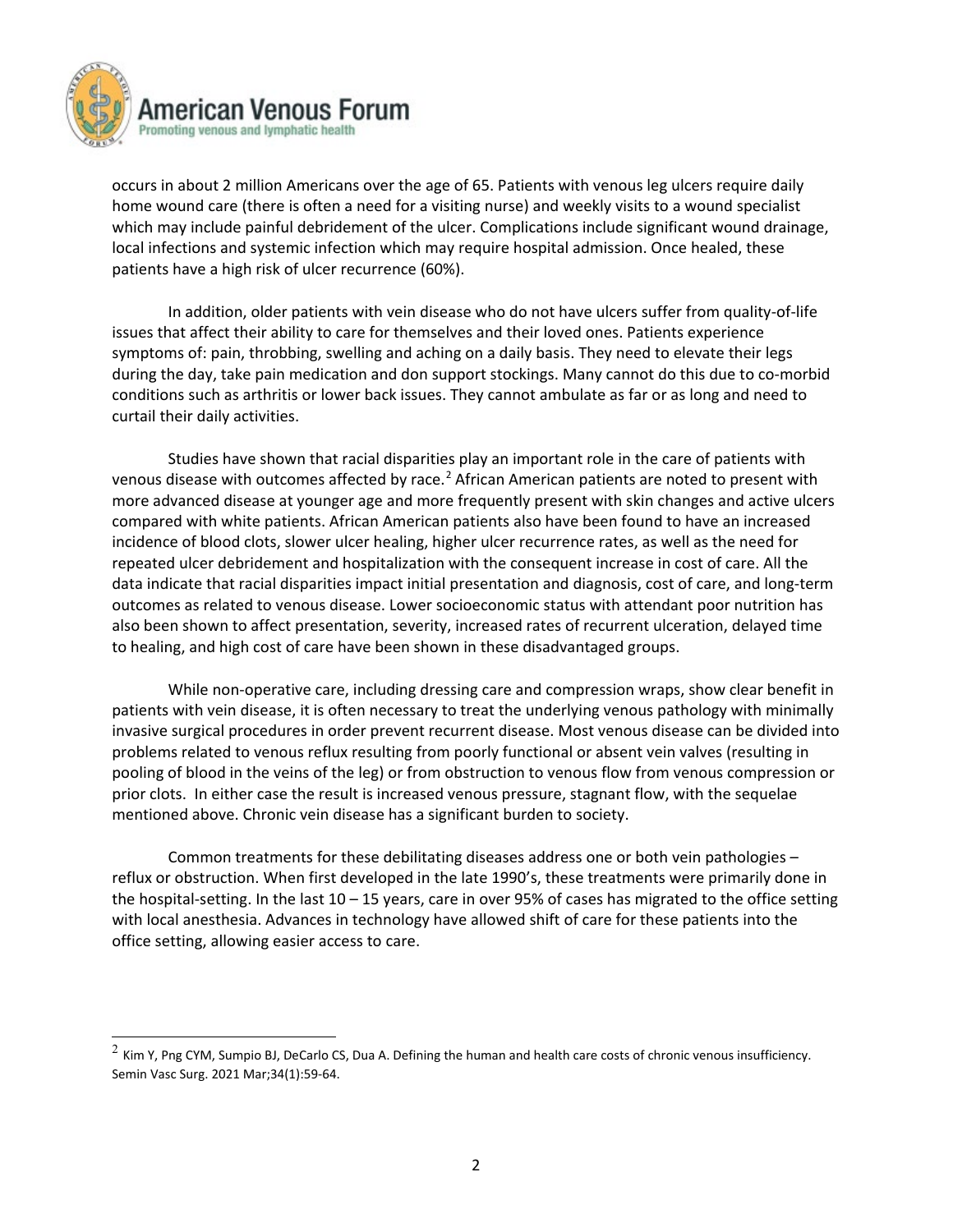

## **II. Proposal to Update Clinical Wages and Impact on Vascular Procedures**

Clinical labor is one of the three direct inputs (along with supplies and equipment) that CMS uses as the basis for PFS rates. The clinical labor costs are estimated using an estimate of the average per hour wage for the clinical staff type that typically performs the task. The data currently used to estimate per hour wages was last updated in 2002. In this rule, CMS proposed to use wage data from 2019 to update the clinical labor direct inputs. The AVF concurs with CMS that an update is long overdue.

However, because the wage update significantly increases labor costs relative to the cost of the other direct inputs, budget neutrality requirements of the proposal cause major changes to the practice expense (PE) RVUs throughout the PFS. Some specialties are impacted more than others. AVF members include physicians in two of the specialties affected the most by this proposal: vascular surgery will see an overall 4 percent decrease in payments from 2021 to 2022 and interventional radiology will see an overall decrease of 5 percent. We note that this estimate is specific to the impact of the proposed clinical labor update and does not take into account the planned 3.75 percent reduction in the conversion factor or the last year of the market pricing adjustments to supply and equipment costs that began in 2019. The total estimated impact of the proposed rule provisions is a reduction in overall allowed charges of 8 percent for vascular surgeons and 9 percent for interventional radiologists who perform a mix of arterial and venous interventions.

More importantly, the specialty level impacts mask the impact of the proposal on many individual physicians. Physicians who perform technology intense procedures in the office setting are disproportionately impacted by the proposed update because it significantly reduces the non-facility payment rates for services that require high-cost equipment or supplies. The table on the following page shows examples of procedures commonly used by our members to treat patients with venous disease, frequently presenting with severe and disabling sequelae up to and including ulceration. These procedures will see cuts of at least 15 percent with most CPT codes greater than 20 percent in 2022, if the proposed changes are enacted.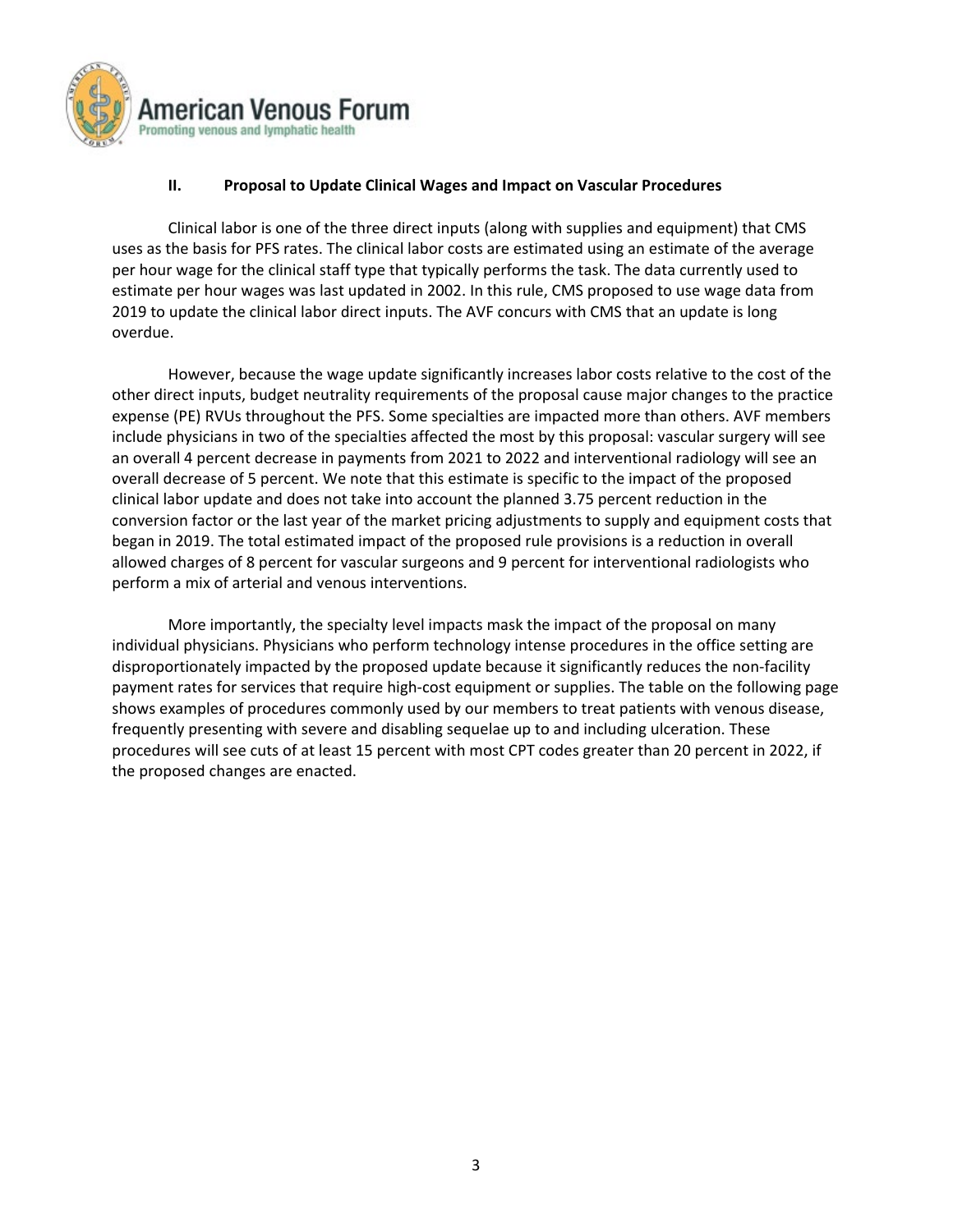

 $\overline{a}$ 

| <b>CPT</b> |                              | 2020                                    | % Non-                | <b>Non-Facility Rate</b> |         | % Chg    |
|------------|------------------------------|-----------------------------------------|-----------------------|--------------------------|---------|----------|
| Code       | <b>Descriptor</b>            | <b>Allowed</b><br>Services <sup>3</sup> | Facility <sup>2</sup> | 2022                     | 2021    |          |
| 36465      | Njx noncmpnd sclrsnt 1 vein  | 35,418                                  | 99%                   | \$1,205                  | \$1,545 | $-22.0%$ |
| 36466      | Njx noncmpnd sclrsnt mlt vn  | 13,964                                  | 98%                   | \$1,344                  | \$1,724 | $-22.0%$ |
| 36473      | Endovenous mchnchem 1st vein | 6,151                                   | 98%                   | \$1,120                  | \$1,441 | $-22.3%$ |
| 36475      | Endovenous rf 1st vein       | 79,702                                  | 92%                   | \$1,016                  | \$1,318 | $-22.9%$ |
| 36478      | Endovenous laser 1st vein    | 36,226                                  | 93%                   | \$933                    | \$1,108 | $-15.8%$ |
| 36482      | Endoven ther chem adhes 1st  | 40,699                                  | 95%                   | \$1,517                  | \$1,941 | $-21.8%$ |
| 37238      | Open/perg place stent same   | 9,273                                   | 52%                   | \$3,129                  | \$3,977 | $-21.3%$ |
| 37241      | Vasc embolize/occlude venous | 1,655                                   | 23%                   | \$4,268                  | \$5,159 | $-17.3%$ |

## **Table 1 Examples of Venous Services with Significant Cuts for 2022**

The services in **Table 1** account for more than 80 percent of the typical work performed by a vein specialist in the office setting.

The negative impact on services for which the majority of the direct input costs are supplies or equipment is because the financial pool of direct inputs is fixed. Increasing the cost of clinical labor decreases the share of the pool attributed to supplies and equipment and requires a more significant scaling adjustment to maintain budget neutrality. The wages used to determine the labor costs increased for almost all labor categories and for most categories the increase was more than 60 percent. As the AMA-RUC noted in their comments on the proposed rule, the increase in labor costs requires a more significant scaling adjustment to keep practice expense budget neutral. This scaler reduces the adjusted cost for equipment and supplies, which unlike labor costs are not generally higher under the proposed rule than in 2021. Under CY2022 proposed rule non-physician labor is 53 percent of total direct costs across all specialties; for vascular surgery it is only 18 percent. Therefore, more than 80 percent of vascular surgery direct costs are negatively impacted in the direct PE scaling adjustment. We agree with the AMA -RUC that this puts an unfair burden on specialties, such as vein specialists, who require higher cost equipment, supplies and skill level of office staff to treat their patients.

In addition to accounting for a larger share of the direct inputs, clinical labor also has greater impact on indirect PE allocation than other direct inputs because clinical labor is used as a separate allocator for non-physician work services.

<span id="page-3-0"></span><sup>&</sup>lt;sup>3</sup> Allowed Services and non-facility percentage calculated from 2020 utilization data used to develop the 2022 MPFS proposed rule.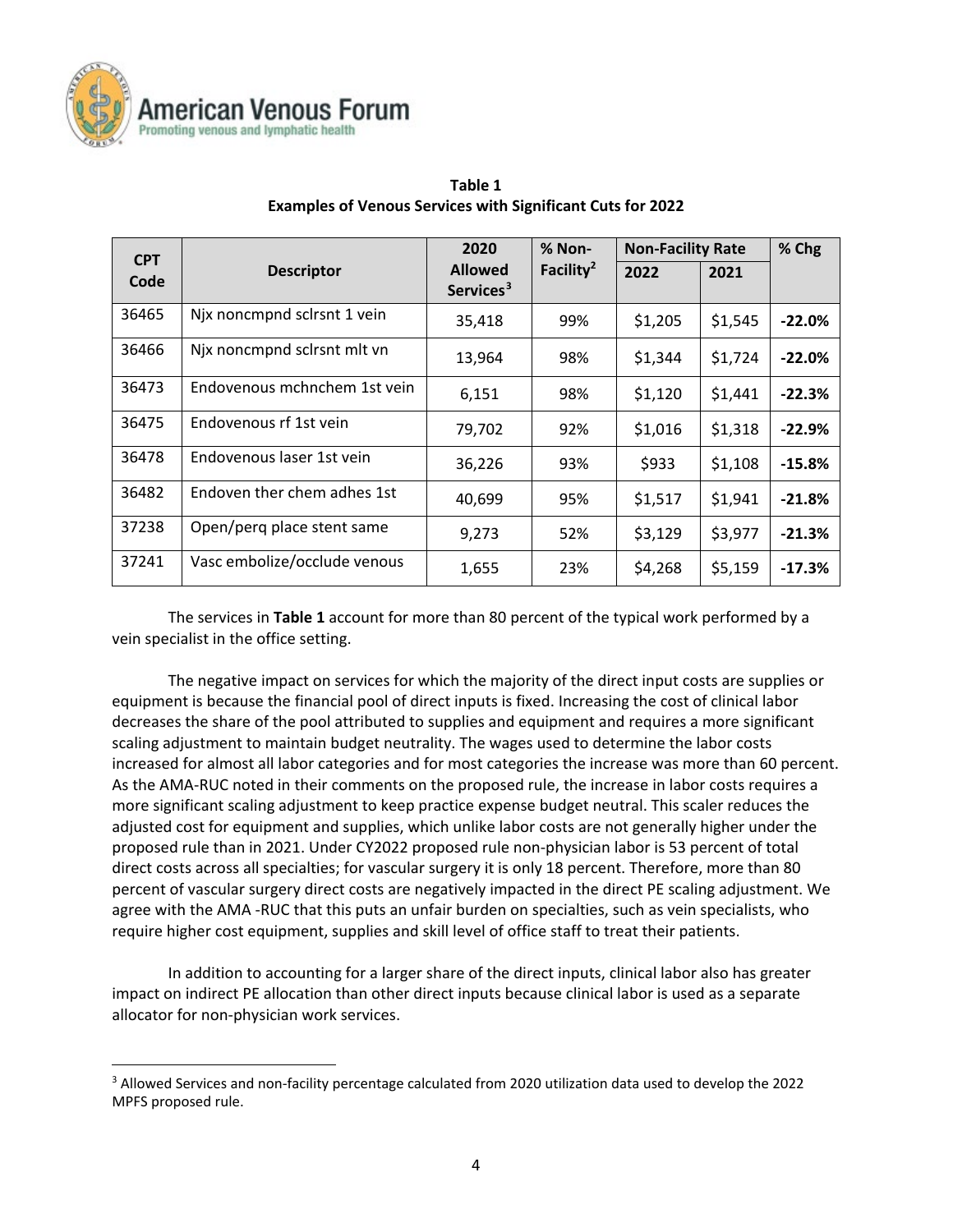

This adjustment dramatically increases the number of services with highly anomalous PE rates. In 2021, there were fewer than 10 codes with PE rates that exceeded the price of supply direct inputs for the service. Under the proposed rule, there would be more than 100 such codes (a 1,000 percent increase), including a number of important venous/vascular procedures (**see Table 2**).

| <b>CPT</b><br>Code | <b>Descriptor</b>            | <b>Total Supply</b><br><b>Input Costs</b> | <b>Proposed Non-</b><br><b>Facility PE Rate</b> | % Supply Costs<br><b>Exceed PE Rate</b> |
|--------------------|------------------------------|-------------------------------------------|-------------------------------------------------|-----------------------------------------|
| 36465              | Njx noncmpnd sclrsnt 1 vein  | \$1,252                                   | \$1,111                                         | $-12.7%$                                |
| 36466              | Njx noncmpnd sclrsnt mlt vn  | \$1,277                                   | \$1,225                                         | $-4.3%$                                 |
| 36473              | Endovenous mchnchem 1st vein | \$1,132                                   | \$980                                           | $-15.5%$                                |
| 36482              | Endoven ther chem adhes 1st  | \$1,652                                   | \$1,376                                         | $-20.1%$                                |
| 37238              | Open/perg place stent same   | \$3,463                                   | \$2,886                                         | $-20.0%$                                |
| 37241              | Vasc embolize/occlude venous | \$4,153                                   | \$3,931                                         | $-5.6%$                                 |

**Table 2 Examples of Vascular Codes with Proposed PE Rates Less than Supply Costs**

The PE rate is so inadequate that after paying for supplies a practice would essentially be unable to cover clinic labor, equipment, or indirect costs required for these services.

The proposed rates will threaten the continued viability of the approximately 700 non-facility vein/vascular practices in the United States. In some instances, those services may shift to facility settings such as the hospital outpatient department or ambulatory surgical centers (ASCs). Unfortunately, COVID has limited access to hospital and ASC care in many areas, especially for nonemergent procedures. Therefore, the lack of access to office-based procedures may result in some Medicare beneficiaries being unable to receive needed care because hospitals and ASCs can simply not meet the higher demand. To the extent services are shifted to hospitals and ASCs, the result could be higher spending by Medicare since many of these services have facility rates that are two to three times the PFS rates.

We also note that the non-facility site of service provides Medicare beneficiaries with several advantages. Office-based vein centers provide a source of care in the local community that allow earlier access to care and are easier to navigate than hospital complexes. In-office care typically is more efficient (90 minutes of total service time vs 4 hours in the hospital setting), involves less anesthesia and fewer pre-op labs, and probably lower cost. The populations that will be at greatest risk from reduced access to physician office care are minority, underserved, and rural populations that are most at risk for vascular disease as these communities often include Native American, African American, and Latino populations. It is clear from the literature that these groups of patients present with advanced disease, have higher recurrence rates and utilize more health care resources.<sup>2</sup> Any reduction in the access to venous care will negatively impact this group of patients the most.